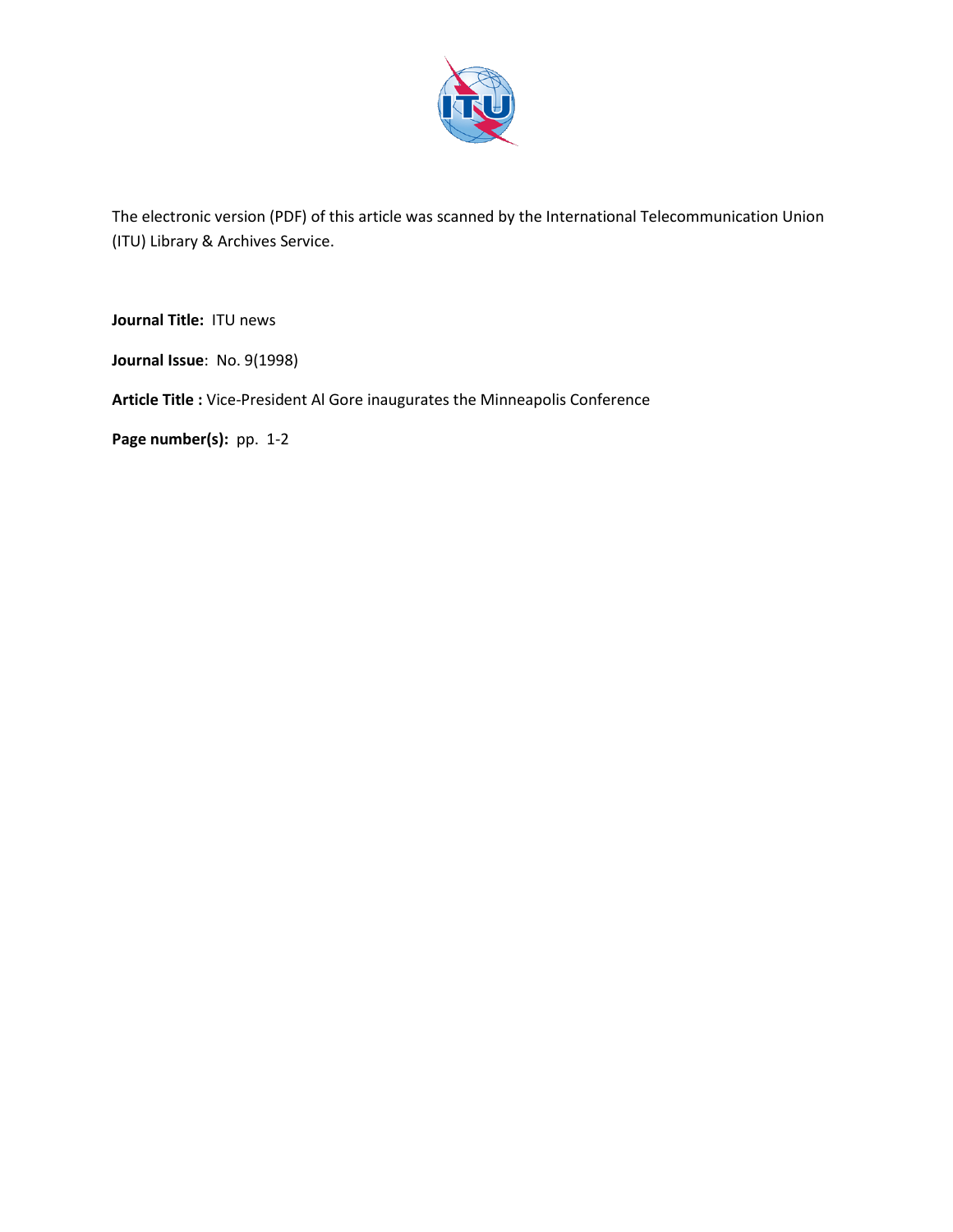## **Vice-President Al Gore inaugurates the Minneapolis Conference**

"Four years ago, I asked you to help create a global information superhighway. Today, I thank you for what you have done to bring about the most stunning revolution the world has known and I challenge you to build on this unprecedented opportunity by putting these new global networks to work, helping people", said United States Vice-President Al Gore. Mr Gore, who inaugurated the Plenipotentiary Conference at the Minneapolis Convention Center on 12 October 1998, was speaking to an audience of more than 1200 delegates from around the world. He underlined five major challenges which he described as a "Digital Declaration of Interdependence":

 $\blacksquare$  Improving access to technology so everyone on the planet is within walking distance of voice and data telecommunication services within the next decade.

**• Overcoming language barriers through technolo**gies with real-time digital translation so anyone on the planet can talk to anyone else.

• Creating a "Global Knowledge Network" of people working to improve the delivery of education, health care, agricultural resources and sustainable development, and to ensure public safety.

**Using communication technology to ensure the** free flow of ideas and support democracy and free speech.

**• Using communication technology to expand eco**nomic opportunity to all families and communities around the globe.

Mr Gore also warned that the Year 2000 computer problem could stall much of the world's progress in international communications if not solved in time. An extract of his statement has been reproduced on pages 3 to 7 of this issue.



Al Gore addressing the delegates **All Gore and The Contract Contract Contract Contract Contract Contract Contract Photo: A. de Ferron (ITU 980109)**